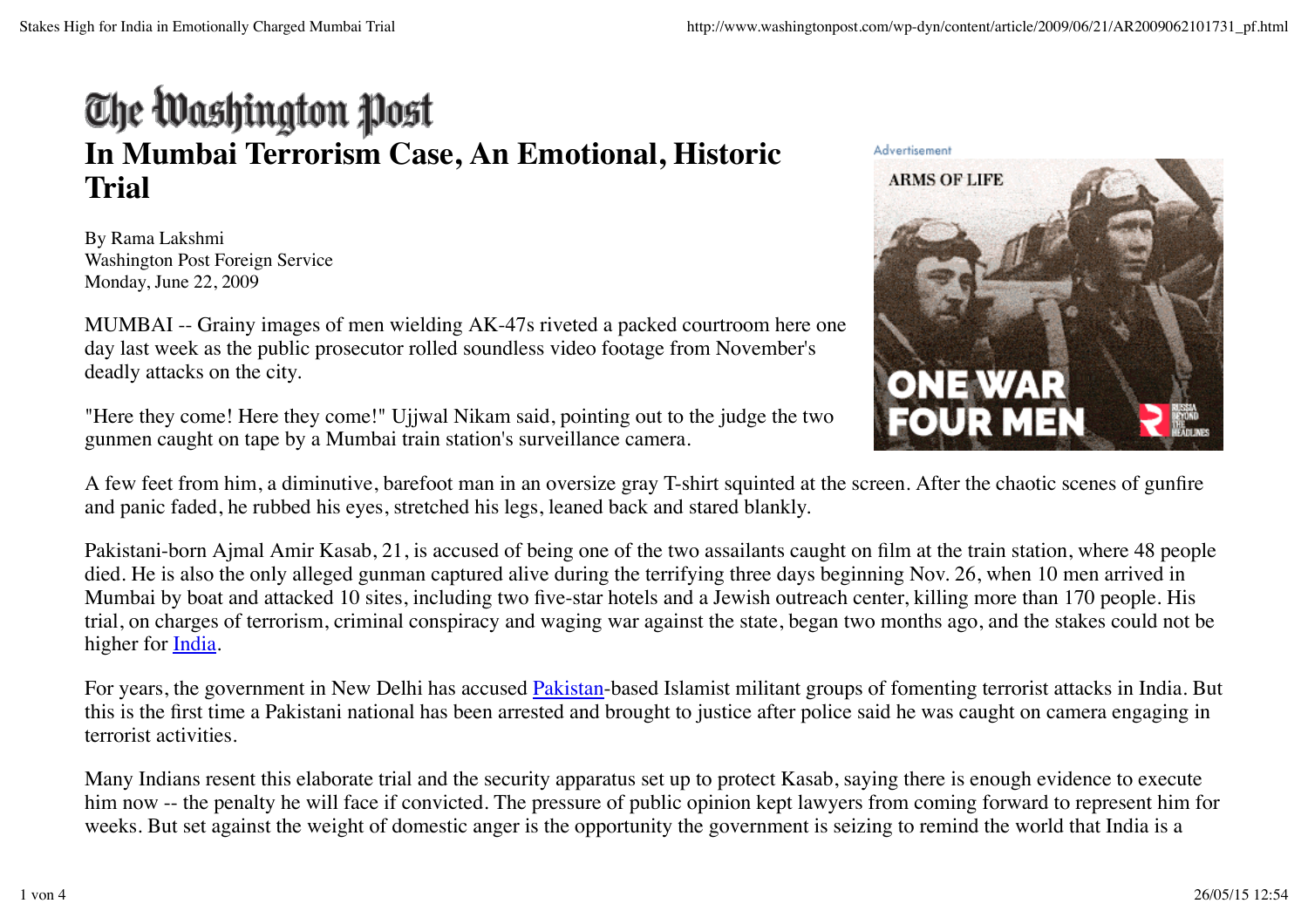liberal democracy with an independent judiciary.

"After Kasab, I am the most hated man in India for defending him," said Abbas Kazmi, Kasab's attorney. "People say he should be hanged right away. But to me, he is innocent until proven guilty in court. The world is watching us. They will see how India offers a fair trial to even a so-called terrorist."

Every day, Kasab sits in the courtroom dock to face a succession of eyewitnesses who say they saw him shoot passengers, policemen and railroad workers.

"We have presented forensic evidence, eyewitnesses, documents, photographs and television footage in court so far," said Nikam, the prosecutor. "We will also present the intercepts of the telephone conversation between the terrorists and their Pakistani bosses during the attacks."

An FBI team would be called to testify, as well, Nikam said.

The trial, which is drawing criticism here for its deliberate pace, is actually moving with surprising speed for a country where cases have been known to languish for years in overburdened courts. Of the 2,000 available witnesses, the prosecution plans to call 150 in court -- and 68 of those have been called already.

"This is one of the fastest trials in our history," said Deven Bharti, a deputy police commissioner in Mumbai and one of Kasab's interrogators. "This court has not even taken the month-long summer vacation, like other courts in India."

Bharti said he expects the trial to end in three to four months, but he added: "This was not like any other murder. It was a gruesome and unprecedented act of terror. The response should also be fitting, even as we follow the due process of law."

Meanwhile, India continues to provide impenetrable security for its prize catch.

Kasab is brought to the court from his solitary, windowless cell through a narrow, heavily guarded 15-yard-long passage. The cell, the passage and the courtroom are fortified with bulletproof iron sheets. His food is prepared separately for fear of poisoning. Bharti said Kasab also has his own bathroom.

"We have more than 200 policemen and commandos guarding Kasab round the clock," Bharti said. "Intelligence reports say that some groups in Pakistan are hellbent on rescuing him or killing him because he is living proof of their complicity. But our security is such that no grenade, no rocket launcher, can penetrate the walls."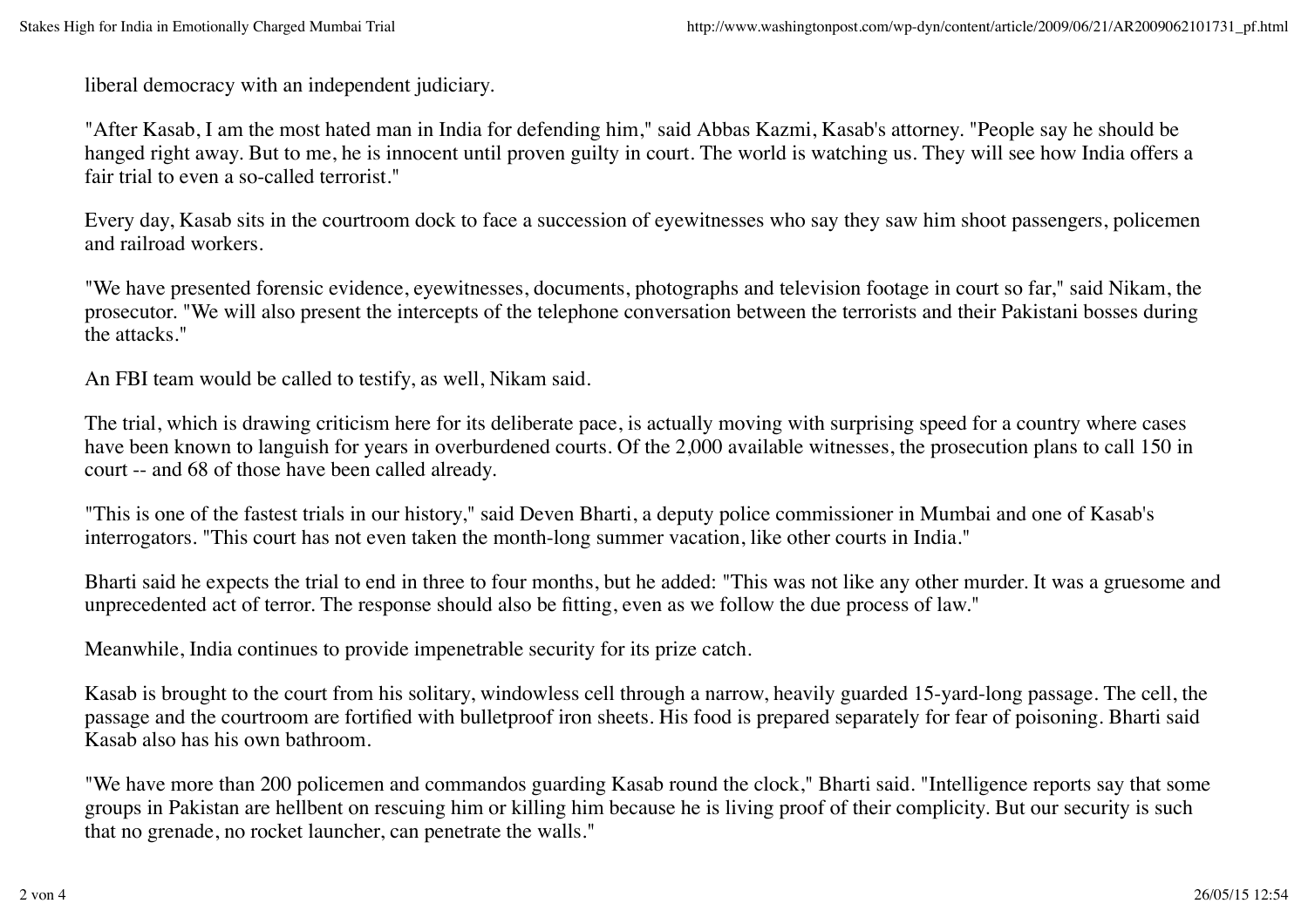The news media are allowed to observe the daily proceedings, but cameras are not permitted. The police even provide pens, to prevent people from bringing in pens that conceal recorders or cameras.

Security is so tight that Kazmi, Kasab's attorney, complains about lacking quality time with his client.

"I talk to Kasab under the strict watch of court staff and policemen," said Kazmi, who agreed to represent the alleged gunman after several other lawyers had refused, citing ethical concerns, or bowed to public pressure to withdraw. "In fact, I have not even got the time to read out to him the big report of charges. How can he effectively instruct me to fight his case?"

When the trial began in April, Kasab, speaking through his attorney, pleaded not guilty and sought to retract his confession, saying it was made under duress.

The trial is conducted mostly in English and Marathi, the official language of Maharashtra state, neither of which Kasab knows well. He often looks bored or bewildered, but when witnesses recount the horrors of that November night, he appears to try hard to follow.

Language is not a great barrier in a trial supercharged with emotion.

A mother recently identified Kasab in court as the man who killed her 6-year-old son. A 10-year-old girl on crutches accused him of shooting at her in the train station. The girl's father broke down in court and accused Kasab of leaving her with a lifelong disability. "This man shot my daughter, spoiled her life and killed so many others," he said. "Why are you keeping him? Just hang him."

Indian newspapers have chronicled every change of expression on Kasab's face in the past weeks -- a smile, a possible tear, a yawn. Early on, his demeanor struck observers as callous, and he has drawn reprimands from the lawyers for laughing, although they have also nicknamed him "the short one" and occasionally joke with him.

On Thursday, when he was laughing at their banter, Nikam turned to him and said: "Don't laugh. Be serious. Otherwise I will call Dara Singh" -- a reference to the legendary Indian wrestler often invoked by parents to keep their children in line. Kasab laughed even more.

Last Monday, 27 photographs taken at the train station Nov. 26 were shown to the court, including a widely published image of a man identified as Kasab in cargo pants and a black T-shirt, toting a blue backpack and holding an AK-47. A police official said that Kasab hung his head low in court and that tears welled over. The judge asked him whether he was crying, but Kasab did not respond, just wiped his face. Nikam dismissed the reaction as "crocodile tears."

"Kasab is a trained commando," he said. "No question of remorse. He plays the psychological game. He smiles, looks innocent or